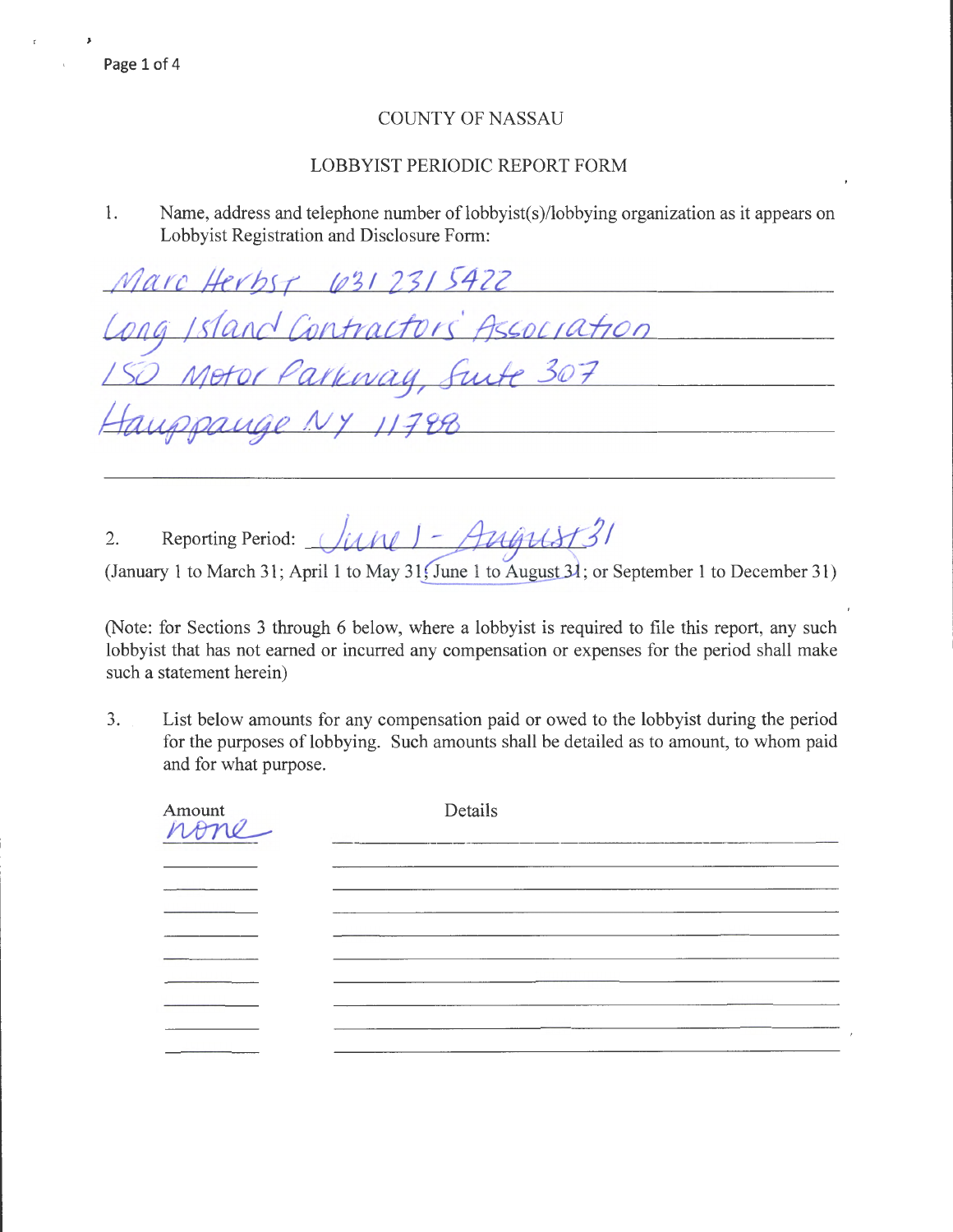4. List below the cumulative total amounts earned to date for lobbying year:

## none

5. List below amounts for any expenses expended or incurred by the lobbyist during the period for the purposes of lobbying. Such amounts shall be detailed as to amount, to whom

| Amount<br>wone | Details                                                                    |  |
|----------------|----------------------------------------------------------------------------|--|
|                | the control of the control of the control of the control of the control of |  |
|                |                                                                            |  |
|                |                                                                            |  |
|                |                                                                            |  |
|                |                                                                            |  |
|                |                                                                            |  |
|                |                                                                            |  |
|                |                                                                            |  |

6. List below the cumulative total amounts expended to date for lobbying year:

none

(In lieu of completing 7 through 10 below, you may attach a copy of your Lobbyist Registration and Disclosure Form, provided the information has not changed.)

7. List whether and where the lobbyist(s)/lobbying organization is registered as a lobbyist (e.g. Nassau County, New York State):

| Suffolk County |  |
|----------------|--|
|                |  |
| Nassau County  |  |
|                |  |

8. Name, address and telephone number of client(s) by whom, or on whose behalf, the lobbyist is retained, employed or designated.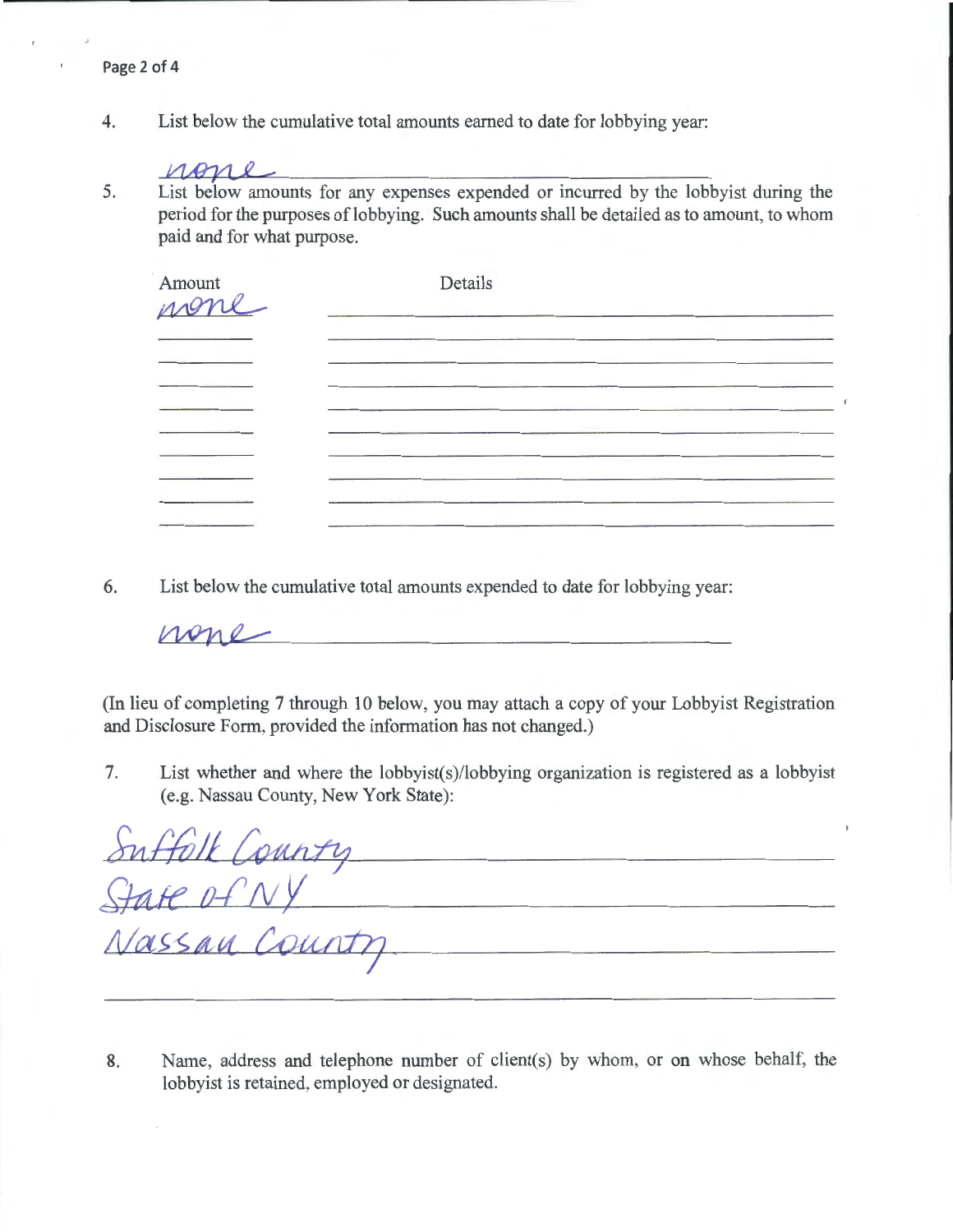Long Island Contractors' Association 2 Motor Parkway Suite 307 Wppange NY 11788

9. Describe lobbying activity conducted, or to be conducted, in Nassau County, and identify client(s) for each activity listed, during the Reporting Period.

Transportation and Infrastructure payment pracess

June 22 Vender Payment Precessing Procedures

August 6, 2018 Nassau County Legislative Amendment 782-18

The name of persons, organizations or governmental entities before whom the lobbyist has 10. lobbied during the period.

<u>June 22: NC Exectains Curran, Chief Deputy</u><br>Connty Exected Milliams, Deputy County Exector<br>for Compliance John Chiara, Deputy County Exection<br>for Parks = Public Works Brian Schneider, Comm<br>of Public MONS Ken Arhold, Dir.